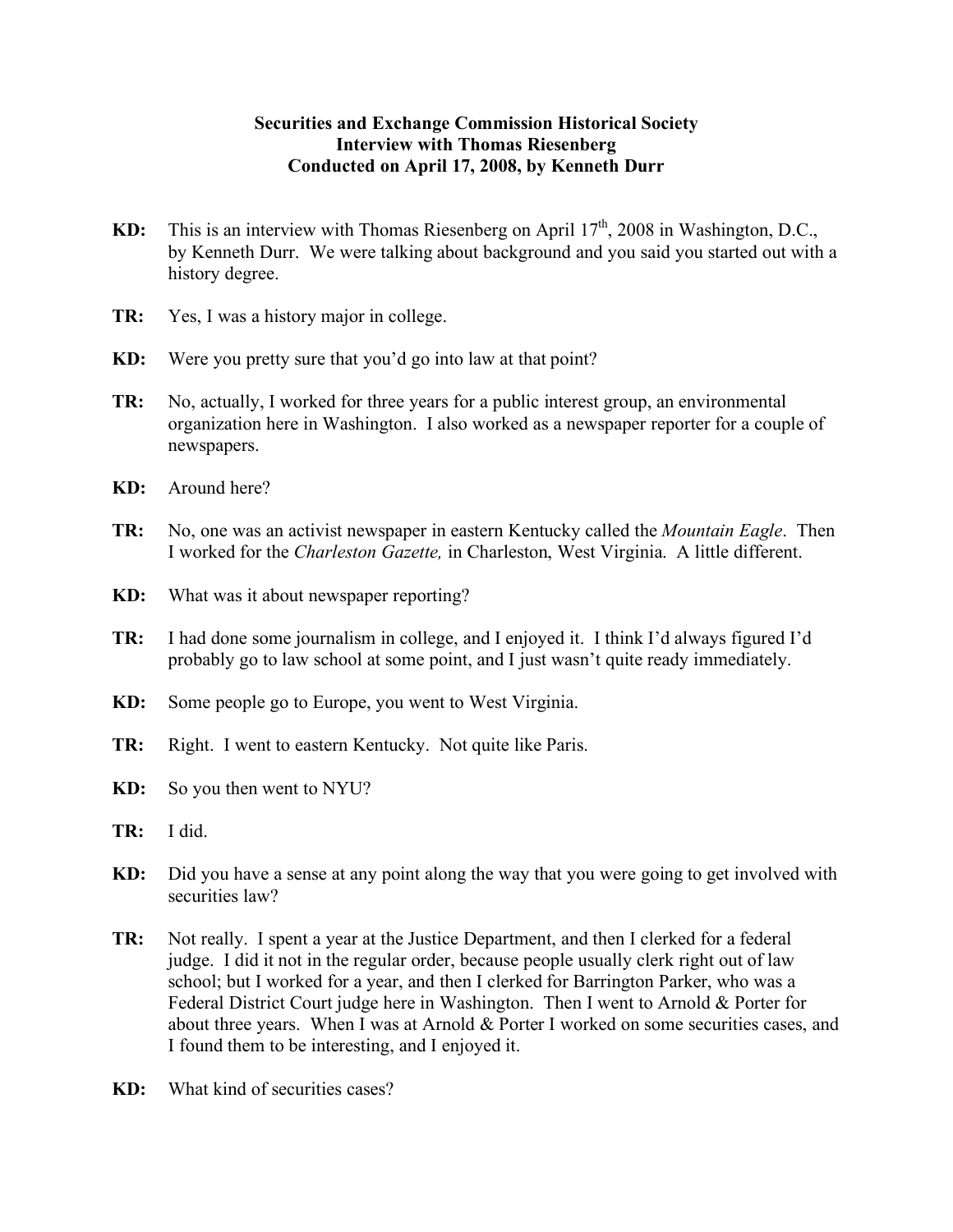- **TR:** There was a 10b-5 case involving Coca-Cola and its purchase of a company called Taylor Wine Company, which is an upstate New York wine company. There was another case in Virginia that involved an acquisition of some kind. Neither of them were very famous cases, but they were interesting cases, and I thought the law was interesting. It was developing in an interesting way. I was thinking of leaving A&P after about three years because I wasn't sure I wanted to be at a big firm for my career. A former Arnold  $\&$ Porter fellow, Eric Summergrad, had gone over to the SEC, and he had mentioned that there was a job available doing appellate work. I had done a lot of appellate work at the Justice Department, and found it to be enjoyable. So I applied, and got that job.
- **KD:** That was in the General Counsel's Office?
- **TR:** Correct.
- **KD:** Who did you go to work for?
- **TR:** Dan Goelzer was my boss.
- **KD:** I just spoke with him the other day. What was it like working with Dan Goelzer?
- **TR:** Dan's a terrific fellow. I really enjoyed working with him. He's a very capable, smart guy, and just a really delightful guy to work with.
- **KD:** How do you run an office like that? You've got basically a stable of lawyers, and do you divide them up and send them out into special details? Are there specialties?
- **TR:** I think that's reorganized a bit since then. But they had it organized into three areas. One was the group that mostly did appellate work; another group did what they called counseling, which was to review the activities of the other divisions, and comment on them and work on legislation. The third area was really what a traditional general counsel ends up doing: the whole mixture of employment litigation, defensive litigation when the agency is sued, FOIA litigation—a whole grabbag of things.
- **KD:** So that's the nuts and bolts, representing the Commission.
- **TR:** The appellate group represented the SEC in appellate litigation either in courts of appeals, or occasionally there'd be a Supreme Court case, and the appellate group would work with the Solicitor General's office in drafting a brief.
- **KD:** What kind of cases did you come into contact with?
- **TR:** I had a mixture of all sorts of things. One of the very first things I started working on was an area that was really quite unusual. Some defense lawyers came up with a theory; in particular, it was a theory developed by a very prominent fellow, Art Mathews, who was a lawyer at Wilmer Cutler and Pickering. Art Mathews developed this theory that he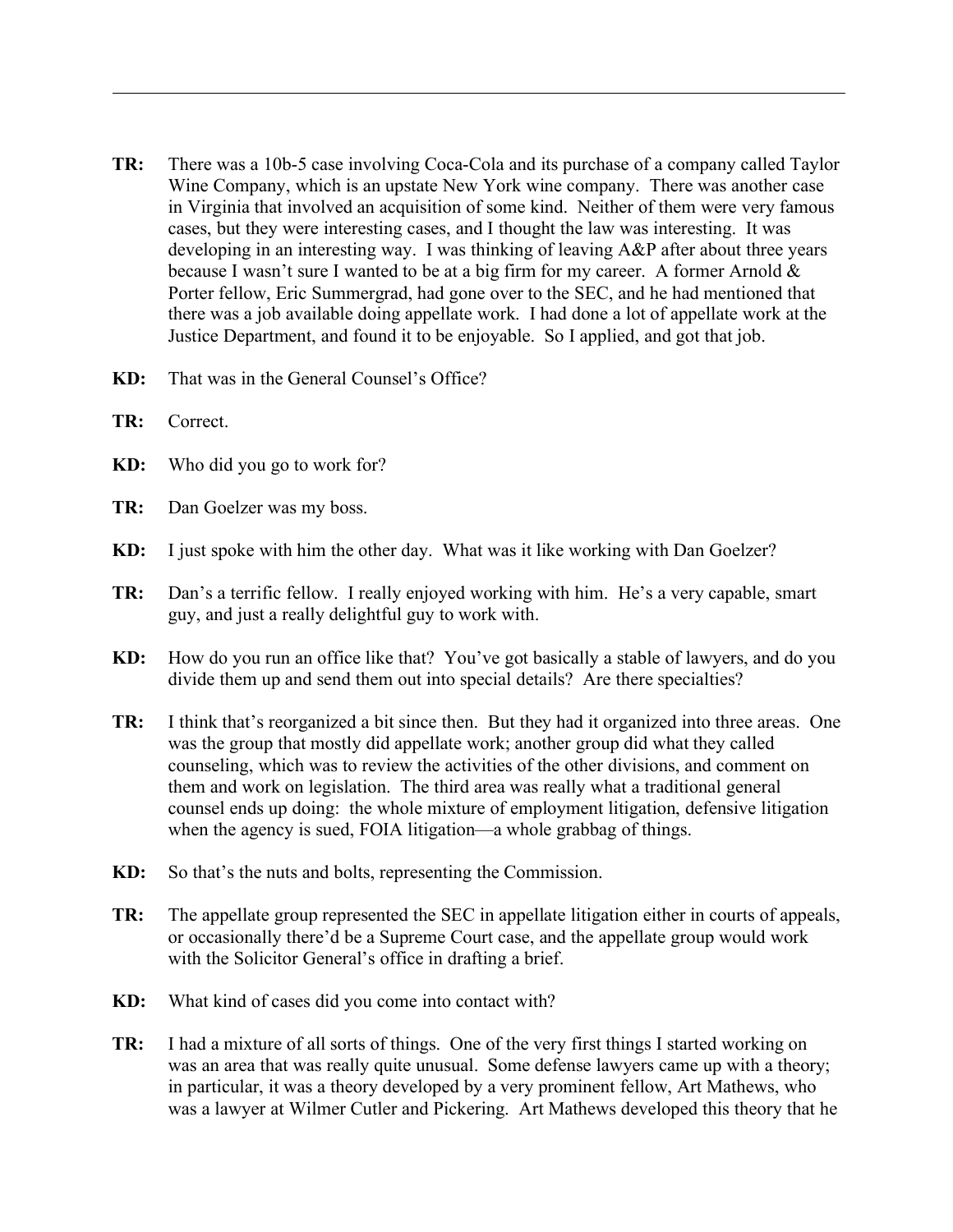invoked in several cases that the SEC couldn't bring enforcement cases against individuals because it was unconstitutional to do so. He relied on what is called the "take care" clause of Article II of the Constitution, and it says that only the President or the Executive branch of government can "take care that the laws be faithfully executed." He interpreted that as saying that only the President, only the Executive branch of government, can actually go to court and litigate against people. The SEC can't do it on its own. The SEC, of course, is an independent agency. In fact, there's some law that talks about independent agencies as being more an arm of Congress than being an arm of the Executive branch.

He brought this up as a defense in several cases. I got assigned the responsibility for arguing all of those cases. It was kind of interesting. We won. We never lost. I think there was a Tenth Circuit case where it was raised, and there was a case in Florida where it was raised. The issue got put to rest ultimately when there was a challenge to what they called the special prosecutor, or the independent counsel, and a similar argument was made that the independent counsel could not bring cases against people because he or she was not part of the Justice Department; he or she had this separate role. The same argument on the "take care" clause was made in those cases, and the Supreme Court in the *Morrison v. Olson* case said that: "No, in fact, it is constitutional for the independent counsel to bring those cases." There was enough similarity to our case of the SEC that people stopped making this argument.

- **KD:** Did this Supreme Court case come pretty much when you were working on these Mathews cases?
- **TR:** It came in probably about 1988 or so. For the first two or three years though, this issue actually came up several times. Until the Supreme Court case came down, it was still an open issue.
- **KD:** So you were on the Art Mathews detail.
- **TR:** I argued against him more than once.
- **KD:** So you would actually go into court.
- **TR:** Yes.
- **KD:** How about the SEC Solicitor's Office? Did you work with them?
- **TR:** Yes. Over the course of time, I worked on a number of Supreme Court cases. There was an amicus brief we filed in a case called *Pinter v. Dahl*, which ended up being a very significant case for private litigation under Section 12 of the '33 Act. I, along with others at the SEC, drafted a brief that ended up getting pretty much adopted by the Supreme Court in the positions we urged. So that was one case.
- **KD:** What was the issue there, for the layman?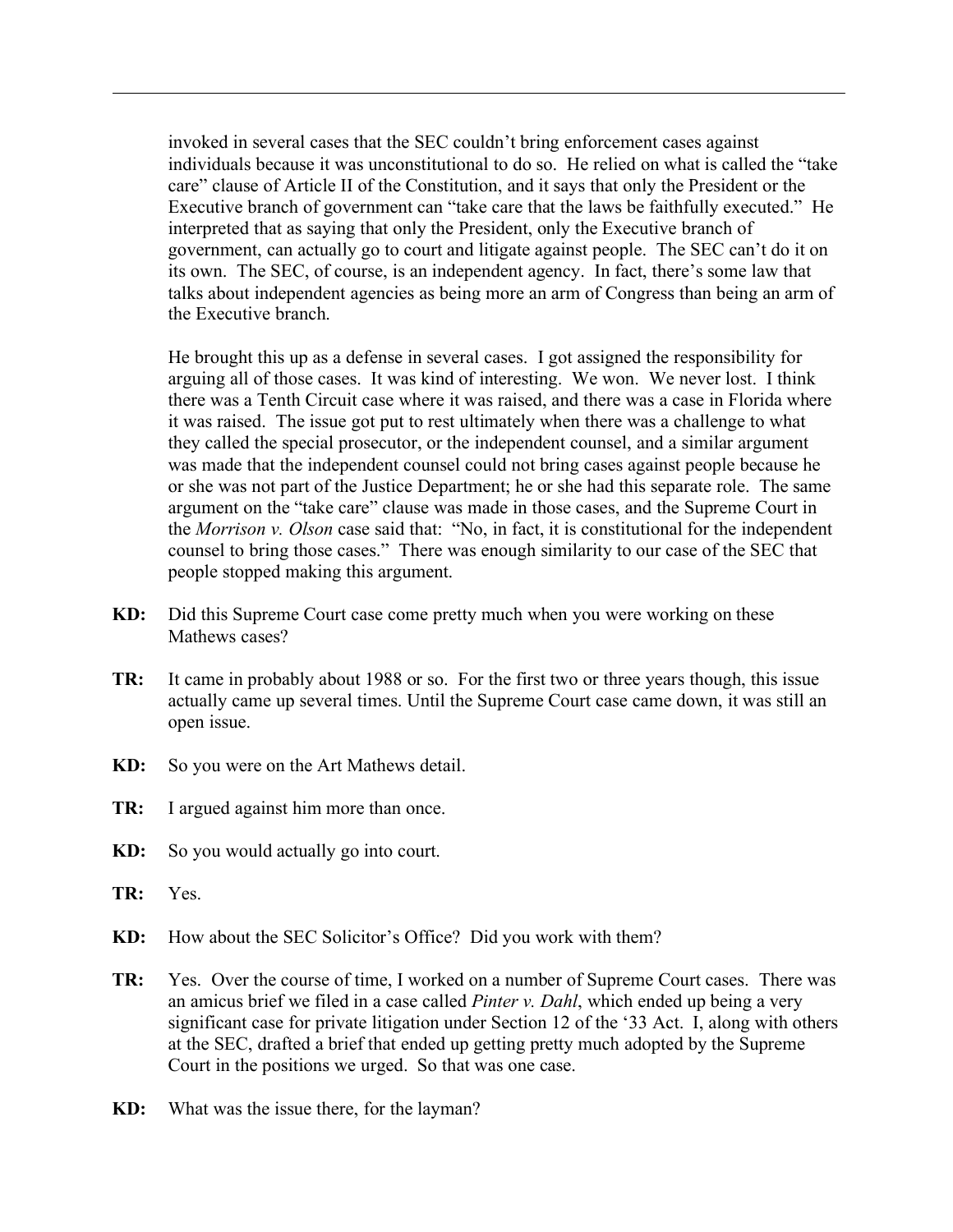- **TR:** It involved the question of who can sue under Section 12 of the '33 Act. There had been some fairly expansive interpretations of Section 12. Section 12 is a private right of action under the '33 Act. Somewhat surprisingly, the position the government took was that some of the courts had gone too far in interpreting the law, and interpreting who could sue. We took the position that it has to be somebody essentially in privity with the seller. It can't be third parties being able to sue. It was a little bit surprising. Some people thought it was surprising because the SEC—at least at that time almost always—took the position of the plaintiffs in litigation. This was actually a case where we thought that the plaintiff's position simply wasn't consistent with the statutory language and the legislative history.
- **KD:** So you did an amicus for the defense?
- **TR:** Yes. It ended up supporting the position of the defense.
- **KD:** And so that's before the Supreme Court. Is that something that Paul Gonson would have done?
- **TR:** Paul Gonson worked on almost all the cases that went before the Supreme Court. He didn't always argue them, because the Solicitor General, at least in recent years they have not been letting the SEC argue the way they once did. At one time, say in the '70s, and even into the early '80s, they would let the SEC senior people, like Paul, argue cases. But there actually is one exception to that. It was another case I worked on—a Section 16 case of the '34 Act, which involves what's called the "short swing profits provision," which is that insiders can't trade in securities for a period of six months. They have to hold onto their stock. This was a case that the Solicitor General let Jim Doty argue.
- **KD:** He was General Counsel.
- **TR:** He was the General Counsel at that point. That was in 1989 or '90. He actually got to argue a case, which was not very common. I think one reason was it wasn't a particularly monumental case. I think everybody realized this case was not as big a deal as it might have been.
- **KD:** Why wouldn't the Supreme Court want the SEC to argue cases?
- **TR:** It's not the Supreme Court. It was the Solicitor General's office at the Department of Justice.
- **KD:** The Solicitor General's office in Justice would do it.
- **TR:** They wanted to be able to argue the cases, in part, because the number of cases the Supreme Court has taken over the last thirty or forty years has declined. So, the number of cases per year where the Department of Justice files a brief went down over the period of time. They weren't giving the assistant solicitor generals enough cases to argue. They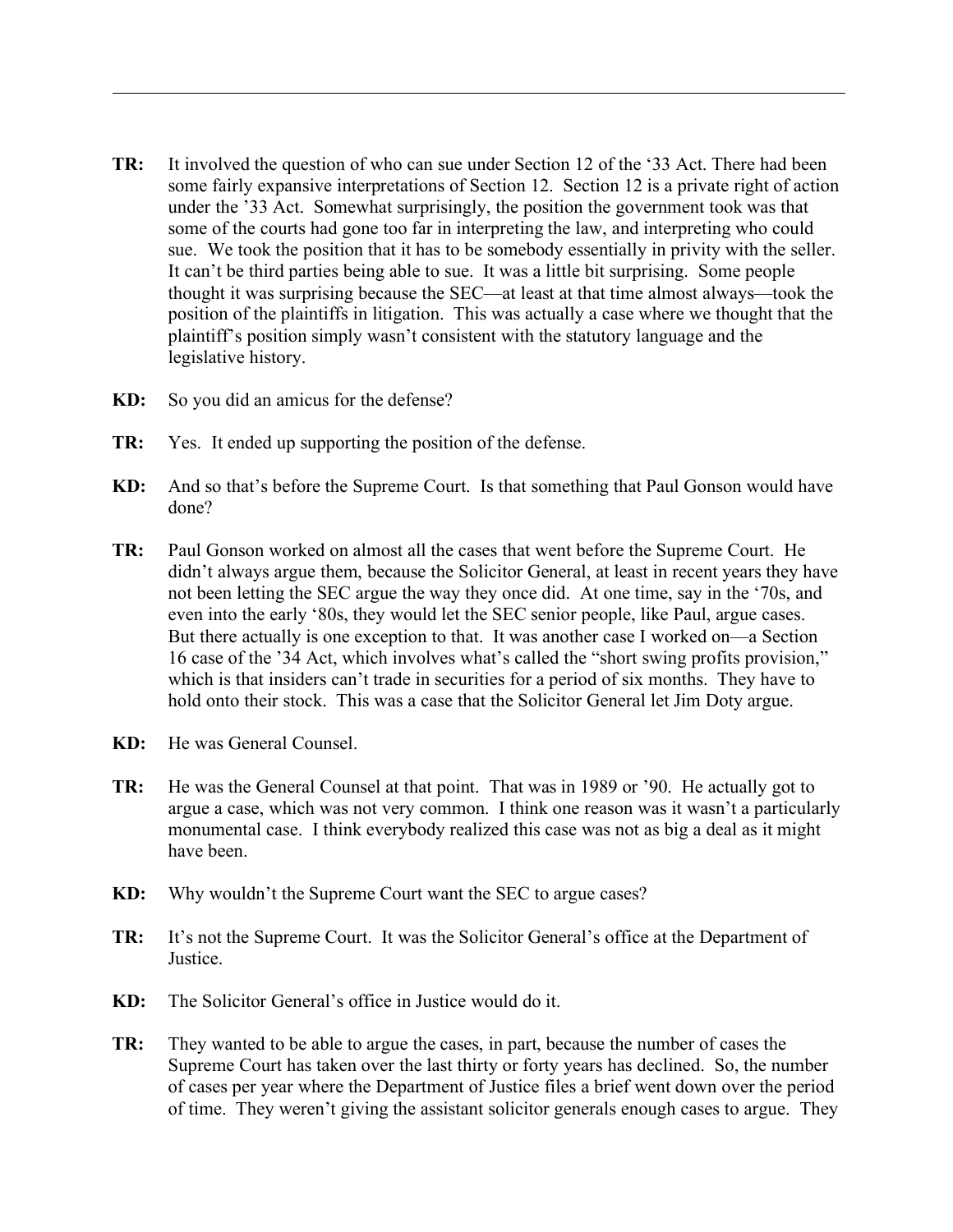wanted to argue more cases. So they would be more reluctant to give out the cases to others.

- **KD:** Well, that gets to one of my other questions, which is: how closely did you work with the Justice Department?
- **TR:** I worked on a few cases. The only real dealing I had with the Justice Department was on the Supreme Court cases. I don't remember any other dealings. There were at least two or three cases that we worked on at the Supreme Court. On that issue of constitutionality, by the way, a similar argument was made against the Federal Trade Commission, and their ability to bring cases. We coordinated our efforts with the FTC to some extent.
- **KD:** So this was the big focus of your first few years?
- **TR:** The first couple years, I spent a fair amount of time on that.
- **KD:** What were some other issues that emerged?
- **TR:** I did a whole range of cases involving insider trading, broker/dealer issues, just standard kinds of 10b-5 fraud cases.
- **KD:** Insider trading was, at this point, fairly high profile.
- **TR:** Yes. I actually ended up handling a few cases that were significant because they were among the first cases involving foreign individuals who were alleged to have engaged in insider trading. One of the first ones was a case called *SEC v. Tome.* It involved an individual—I believe he was Italian—who had engaged in some insider trading, and he couldn't be located. The SEC sometimes is able to seize people's money, but can't necessarily find the individual. There's some question as to service of process and jurisdiction over the individual, and jurisdiction over the assets. That came up in a couple of cases. One was *SEC v. Tome*.
- **KD:** Was that the first one?
- **TR:** I believe that was the first one that went to the Court of Appeals.
- **KD:** Sometime around '88, '89?
- **TR:** Yes, something like that. There was another one called *SEC v. Unifund*. That was maybe a little bit later. That was also a case involving a lot of jurisdictional issues. A lot of these cases involved personal jurisdiction issues and subject matter jurisdiction issues. Those are the two basic kinds of issues that come up when a court's trying to assert jurisdiction over somebody.
- **KD:** Can you define those a little bit?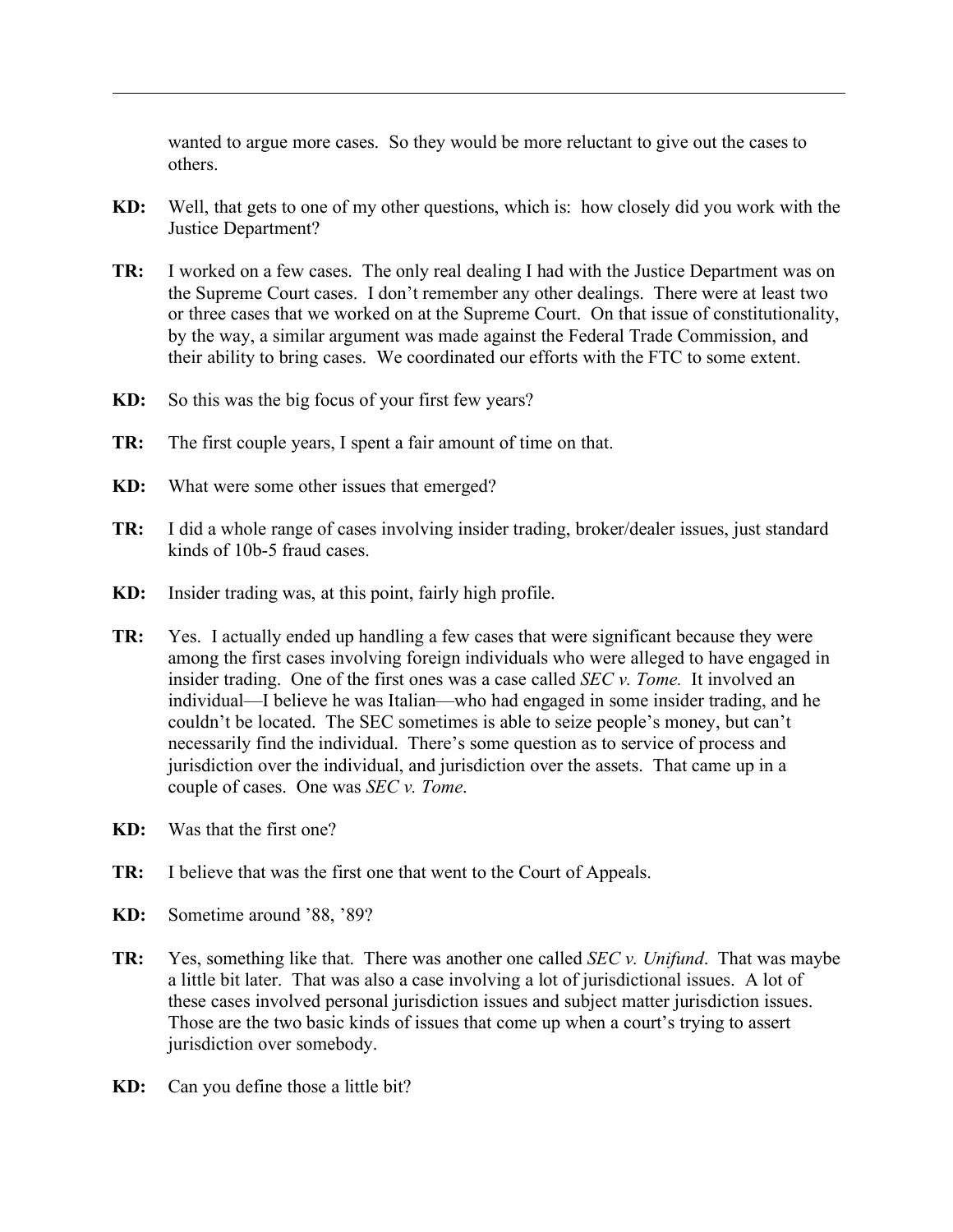- **TR:** Personal jurisdiction means is there enough personal involvement of the individual with the jurisdiction in which the case is being brought to enable the court to assert jurisdiction over that person. Subject matter jurisdiction is, even if you've got jurisdiction over the person, is there enough involving the U.S. and the interests of the United States to warrant having a court decide the issue? We did a lot of work in that area in those days, involving subject matter jurisdiction, because, if you look at the securities laws just on their face, there are no clear territorial limits. Of course, a court is not going to say: we have jurisdiction over anything that happens anywhere in the world. It was Judge Friendly, in the Second Circuit, who came up with this approach to that issue, and it's called a conduct and effects test, which is basically you either have to have conduct in the United States that involves the securities transaction, or you have to have an effect on the securities markets in the U.S. Unless you have one of those two things, the court would say: the issue is too remote. If you had a securities transaction that's in the United Kingdom and all the people involved are U.K. individuals, why would the U.S. court ever want to be involved? Courts would say you have to have either some U.S. people involved, U.S. people injured in some way, or else you have to have some significant element of the fraud take place in the U.S. In other words, it's planned here in the U.S., or something along those lines. We had several cases involving those kinds of issues.
- **KD:** That's really good. That's the kind of thing I wanted to get at, which is the idea of when the SEC could move into foreign countries. How would Judge Friendly have done that? The SEC would bring a case where everybody was in the U.K., and say this is going too far?
- **TR:** The first cases in this area by Judge Friendly were not SEC cases. They were private cases. The Bersch case was one of the leading cases. I can't remember one or two of the other ones. But so he looked at the issues in these cases, and he developed this test. He was just one of the first people to deal with the issue. He realized that there wasn't any case law that addressed the question, so he just developed what he thought was a sensible test. That has been the established test ever since, with a lot of nuances to it—how much conduct is required, what kind of effects are you talking about. There are all sorts of issues that have come up over the course of time as to how those particular tests are applied. And so there have been cases on that issue ever since, in the last thirty years.
- **KD:** What was the SEC's position?
- **TR:** The SEC, always when I was there, took a very expansive view on the conduct and effects test. It would always argue that the test should be applied in an expansive fashion, essentially, to get jurisdiction in the U.S. over transactions. The theory has always been that if you're defrauding U.S. investors—even though most of the investors are not in the U.S., but if there's an effect on U.S. investors—then a court ought to have jurisdiction over the matter. And that's the way the SEC did approach these issues.
- **KD:** Was there ever any consideration that maybe that wasn't the best approach?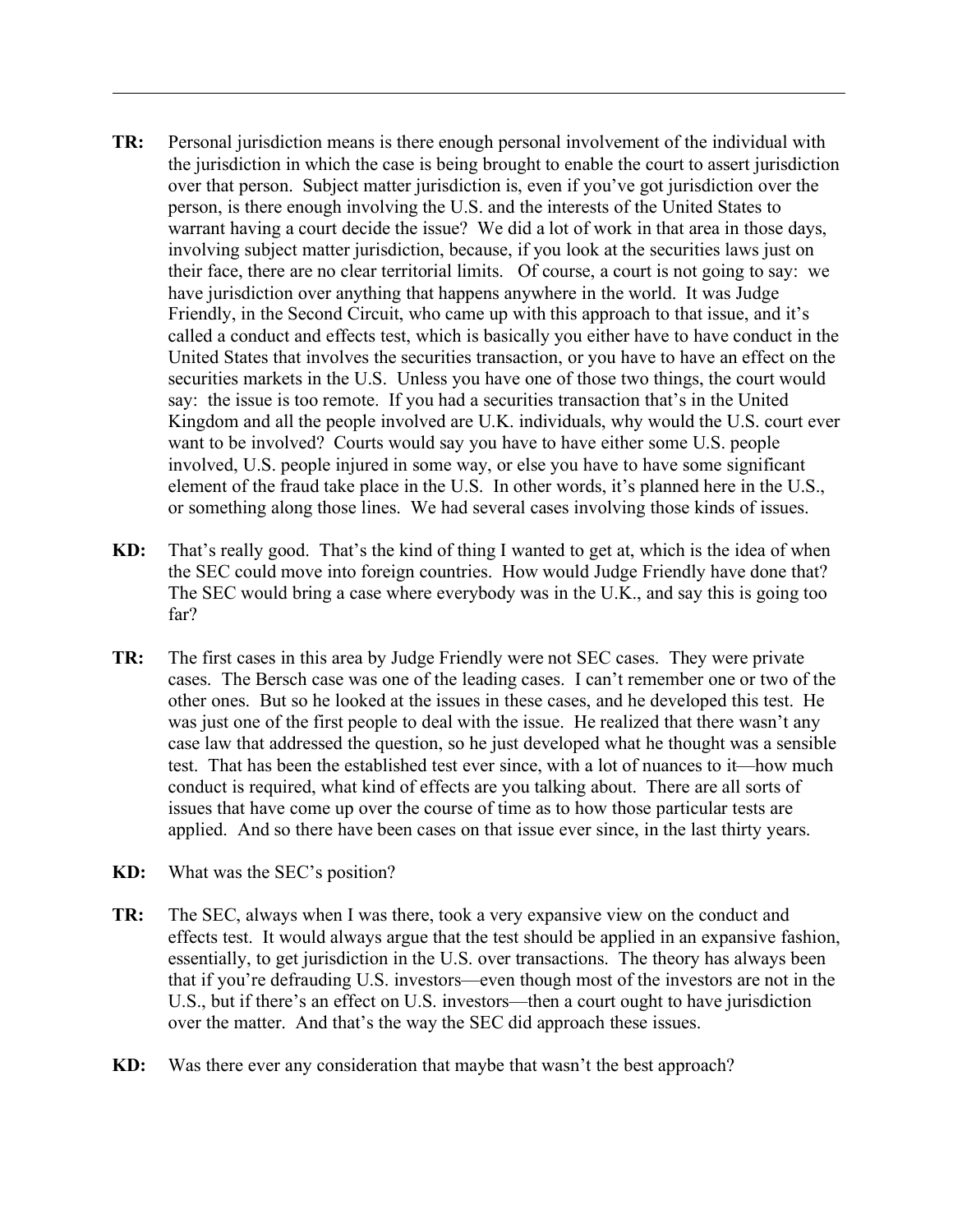- **TR:** These things are always somewhat controversial. I think over the course of time there's been more case law in these areas, and courts have wrestled with the questions. There have been a number of cases in recent years. I've not been involved with them personally, but there's been some Second Circuit case law, and other cases, where there is actually more concern about some of the more expansive readings of the law. It's a fairly hot issue right now in the securities laws. But when I came to Ernst  $&$  Young we had one or two cases involving—against the U.K. firm of Ernst & Young—whether it could be sued in a securities fraud case in Montana. Many of these exact same issues that I worked on while I was at the SEC were present in that case. That case actually went to the Ninth Circuit of Appeals. I argued it in the Ninth Circuit for Ernst & Young.
- **KD:** Was the conduct and effects test still in place?
- **TR:** Oh absolutely. That was the exact same analysis. At Ernst & Young, we argued that there wasn't enough conduct, and we won on that issue.
- **KD:** Did the SEC ever succeed in pushing that back a little bit, and making more space for Americans to prosecute people abroad?
- **TR:** Well they haven't. I have not seen what their briefs have said in the last few years, but in general, I think there is a less aggressive approach to asserting jurisdiction. I think that has been reduced to some extent.
- **KD:** During those few years when you were involved though, were things pretty much where Judge Friendly put them?
- **TR:** Yes.
- **KD:** There's an interesting case that came up. It made headlines anyway, which involved the seizure of funds in a Hong Kong account.
- **TR:** Yes.
- **KD:** '89.
- **TR:** That was the Unifund case.
- **KD:** There was a lot of push back, in that the SEC's going too far in going abroad and removing this money from a bank.
- **TR:** Right. It was a controversial case because of the way the SEC did it. It wasn't known at the time who the insider traders were. But we felt at the SEC that there was insider trading taking place in a trading account at a foreign bank, and so we got a U.S. court that had jurisdiction over that bank—because the bank had offices in the U.S.—to order a freeze as to that bank account. That was quite controversial, yes.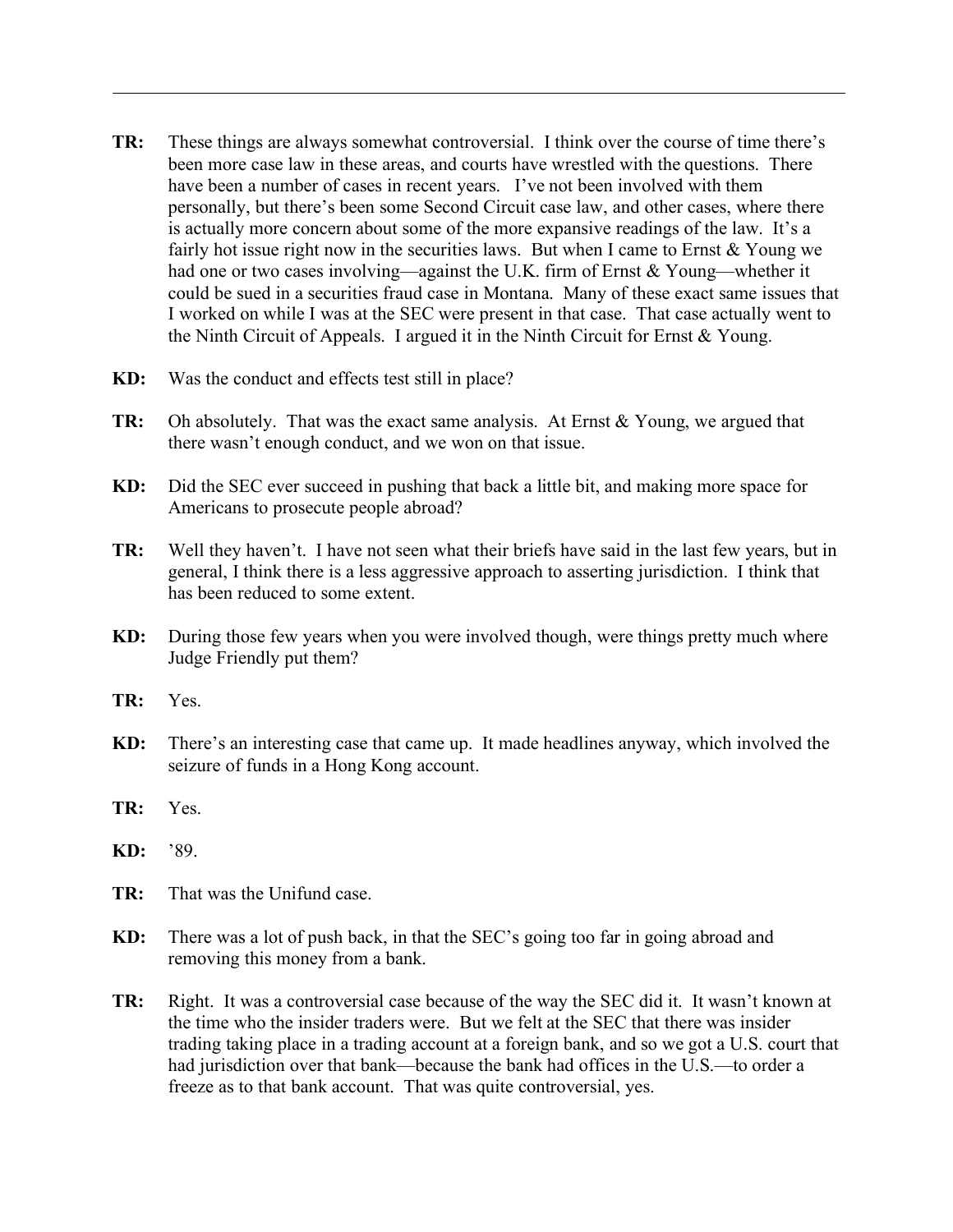- **KD:** Other than the basic "the SEC's overstepping itself," what was the controversy?
- **TR:** I think that was basically what it was, is the SEC overstepping itself; that essentially you have a bank that has done nothing wrong itself, but is somehow brought into the process. And the bank's issue was—and this is what you frequently deal with in these international cases—that they have conflicting obligations. They say: "Well here we are pulled by the U.S. courts to essentially freeze the assets, or do nothing, hold onto the money; but then in our local jurisdiction we have contractual obligations, or even legal obligations to respond to the interests or the needs of the customer. And so we're caught between two conflicting sets of laws. This isn't fair." That's basically the issue. And that comes up in the international arena all the time, of course.
- **KD:** Is that something that the SEC would take into account?
- **TR:** Yes, but the SEC—particularly in those days—was very aggressive in saying: If you have some involvement or some connection to the U.S. securities markets, we're going to assert our jurisdiction over it. And generally, these intermediaries—banks—quite frankly, have been able to work things out. They've been able to deal with the local officials, or local laws, or whatever, and generally the SEC has gotten what it wants. They used the classic area of bank secrecy laws with respect to Switzerland, which was dealt with in the early '80s. I think you talked to Michael Mann at some point, and he had a big role on all that.
- **KD:** Did you turn to that as a model, and say this is what we did in Switzerland?
- **TR:** I'm trying to remember now how the facts may have been somewhat different, but it was a similar kind of situation.
- **KD:** Were there any memorandums of understanding involved?
- **TR:** I don't believe so. Not at that time, no.
- **KD:** You said that at that time the SEC was more aggressive—as you say, "if there's an American investor involved, then we're going to get involved."
- **TR:** Right.
- **KD:** Would you have rooted that in the staff's approach or in the Commission's approach?
- **TR:** I think that obviously anything that the staff does ultimately has to be approved by the Commission. So I think it was both. I think the SEC was—particularly in those days very reluctant to cede jurisdiction to foreign regulators, because the theory was always: They don't do enough. They're not aggressive. They don't do much. It's the SEC that has to be the enforcer of the laws. That was certainly a very strong view. That has been modified. In the last few years there's been some talk of how you defer more, and there's an article that was written by the current head of International Affairs, Ethiopis Tafara.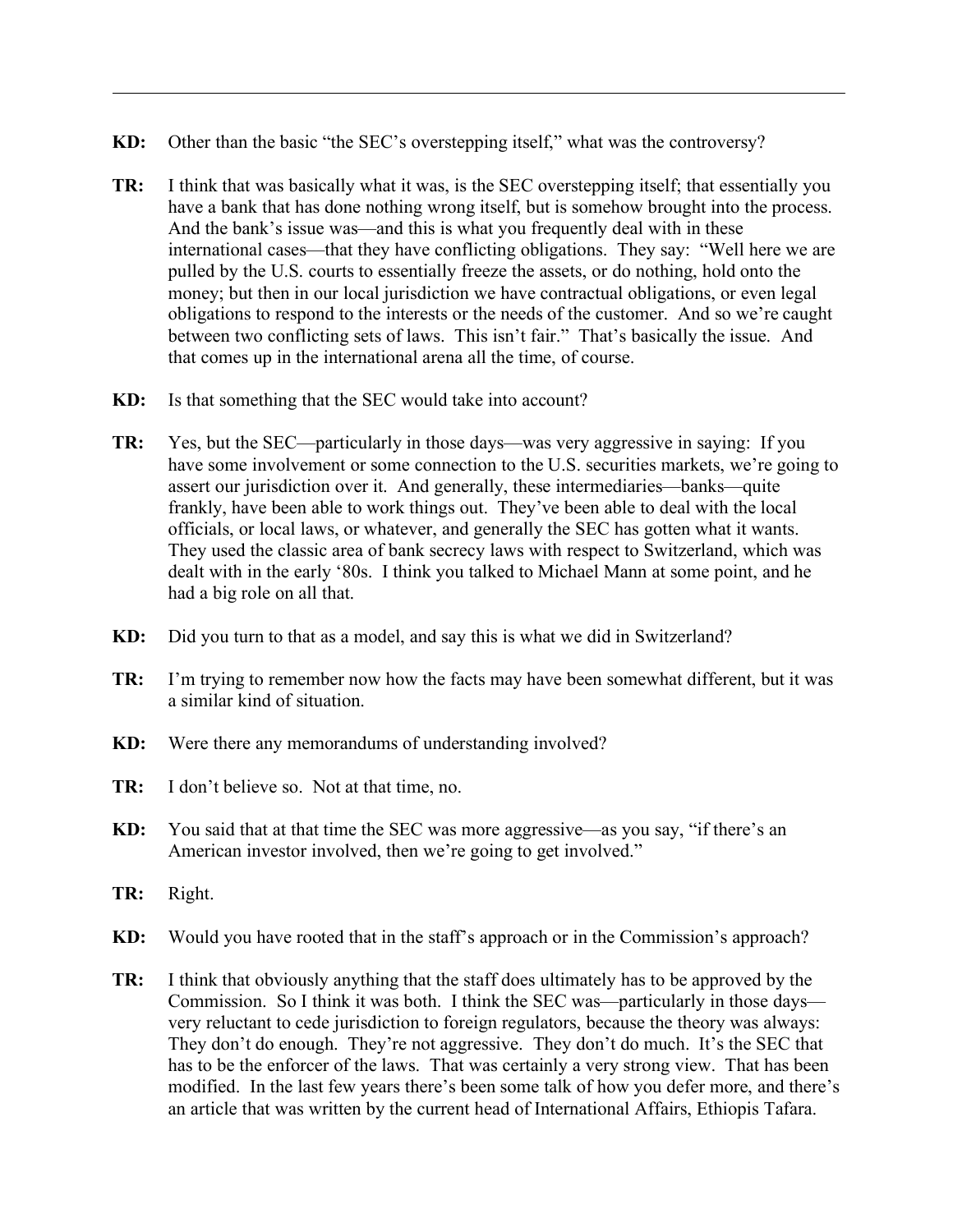He wrote an article recently about how you might defer to foreign regulation over broker/dealers. And that's been a big issue in recent years. It's been an issue since the securities markets became internationalized. In the early days of the SEC there really wasn't much internationalization of securities. But starting in the '80s or so, it became much more internationalized, and a lot of U.S. people began buying foreign stocks, and foreign people began buying U.S. stocks. And so it got to be much more of an issue.

- **KD:** It was an issue when you came in then.
- **TR:** Yes.
- **KD:** That's a really expansive view of the SEC's area, if you're saying: We're going to protect people everywhere, because the rest of the world isn't doing it right.
- **TR:** Well they don't say: We're going to protect people everywhere. They say we're going to protect Americans; even though a lot of what might be taking place might be outside the U.S., we're going to be protecting people within the U.S.
- **KD:** One of the other arguments against this, I think, was that it would discourage foreigners from wanting to get involved in U.S. markets.
- **TR:** Right. That's been the issue forever.
- **KD:** Was that considered at the time that you were working on those cases?
- **TR:** Yes. I think so. But the countervailing thought has always been: Foreigners like to come to the U.S. First of all, they feel they need to come to the U.S. because it's where all the action is in the securities world—particularly in those days, it's less so now—and secondly, that they like to come to the U.S. because it's considered to be a safe, wellregulated market where fraud is aggressively prosecuted. And so, the countervailing view is that foreigners feel comfortable in the U.S. when you have an aggressive SEC. So there's that element. I think that was always the prevailing view.
- **KD:** In '87, while you would have been in the General Counsel's Office, there was a study of international securities. It was pretty big. All the divisions were involved in that. Was the General Counsel's Office involved?
- **TR:** Yes, it was. I worked on it to some extent. The whole study was headed up by the General Counsel's Office.
- **KD:** Tell me a little bit about the process. What drove that? Why did it come up? And how did you do it?
- **TR:** I can't remember if maybe Congress asked for it. I think that may have been what prompted it.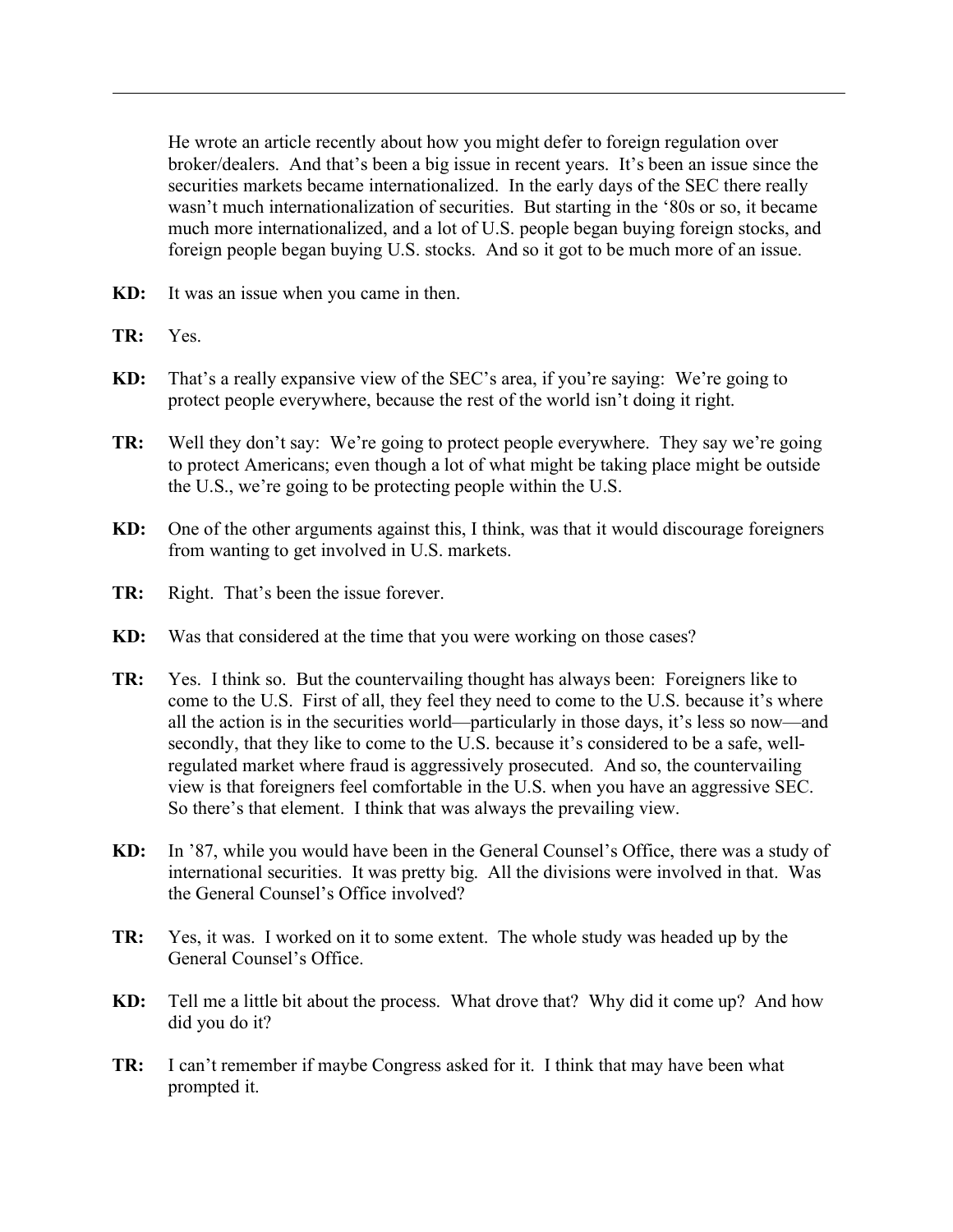- **KD:** I think that is the case.
- **TR:** And so, on studies like that—broad, far-ranging studies that affect all of the divisions the General Counsel's office would usually do those. There's another fellow who was more or less in charge of it, in the General Counsel's Office. I think it was Bob Mills, who's deceased. I worked on portions of it and lots of people throughout the Commission worked on portions of it. At the time, it was one of the most comprehensive analyses and surveys of international issues that existed. So, I think it was certainly interesting and helpful at the time. It's long since outdated.
- **KD:** Things have changed a lot since then.
- **TR:** Absolutely.
- **KD:** What was the part that you worked on?
- **TR:** I remember our working on some of the jurisdictional issues, and some of the litigationrelated issues—the kinds of things we've been talking about.
- **KD:** So again, you'd given a lot as to how far the SEC could go in other jurisdictions.
- **TR:** Yes.
- **KD:** Was the word "extraterritoriality" something that was used?
- **TR:** Absolutely. People have often thought that to some extent all of these cases involved some extraterritorial reach. There's the question of just how far do you want to go? How much is required to be in the U.S. in order to justify the extraterritorial element of whatever the SEC might be doing?
- **KD:** So was the intent to get into the study what the SEC's view of this was at the time? Or definitions?
- **TR:** Yes. I don't remember how much was discussed, but there was certainly some discussion of it. But a lot of the study, as I recall, had to do with issues relating to corporation finance filing requirements, broker/dealer requirements, investment management, investment company requirements. That was a large portion of the study.
- **KD:** Right. Well I assume this is how you got involved in the International Legal Team then?
- **TR:** Yes. At some point Dan Goelzer thought we should, within the General Counsel's Office, have more of an emphasis on some of the international issues. So although I continued to do appellate work, and I also worked on legislation—I ended up having an unusual career, because I ended up doing a lot of different things; but one of the things that I ended up working on was internationalization. I guess starting in about 1990, we had more emphasis on international matters within the General Counsel's Office. That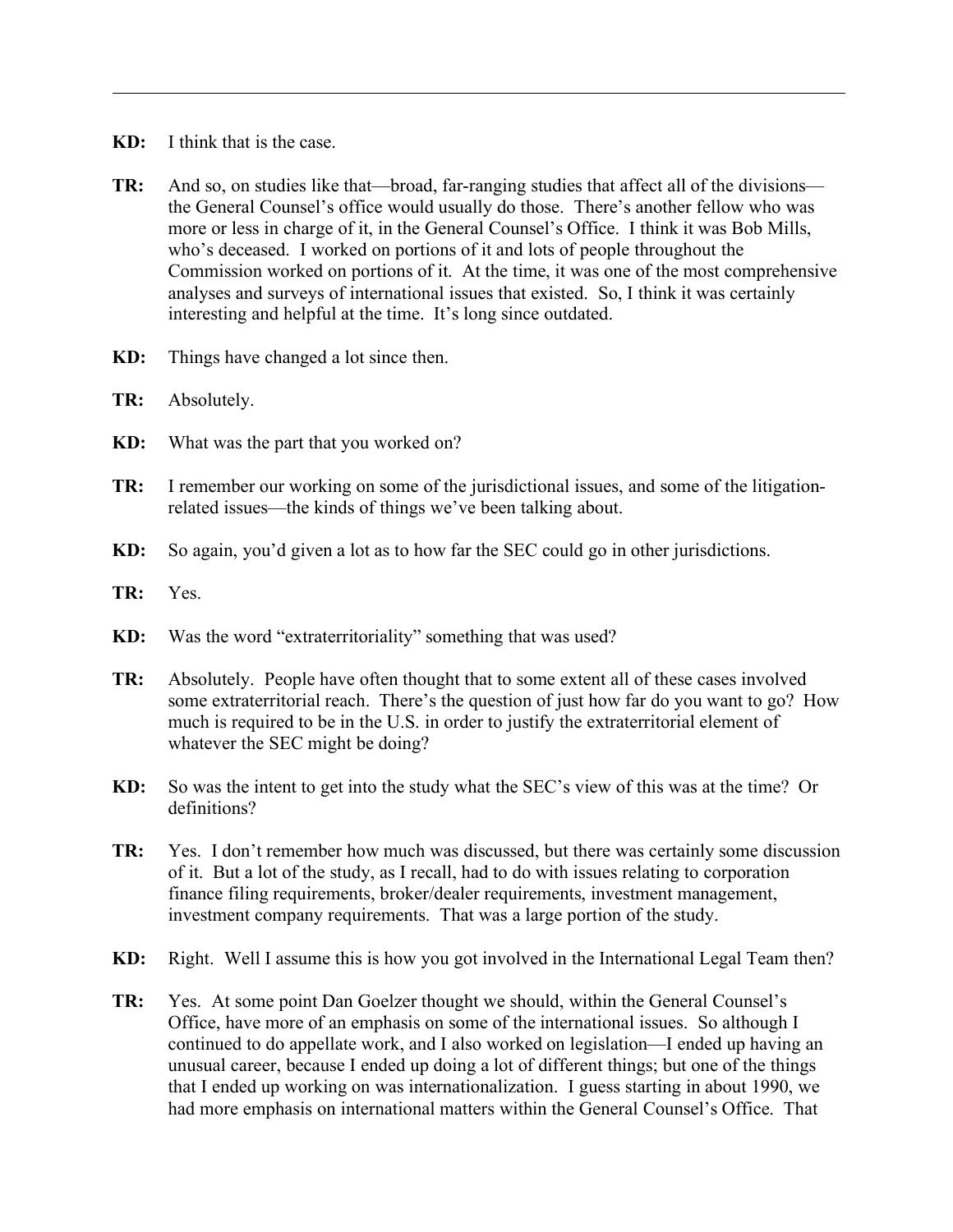ended up actually being an emphasis to a fair extent on the emerging markets issues. I got involved with that, which wasn't really where I'd been spending my time. But I helped coordinate a lot of the SEC's efforts with the developing markets in Eastern Europe and elsewhere. This was right at the time when Eastern Europe and Central Europe adopted free markets. Chairman Breeden was very interested in trying to have the SEC assist these foreign markets in developing their securities markets. And obviously, in any securities market that people feel warrants their investments, you have to have some degree of regulation, or it's not going to work. So first of all he organized an advisory committee called the Emerging Markets Advisory Committee.

- **KD:** Who would have been on that committee?
- **TR:** Well, it was a lot of very high level people from Wall Street and elsewhere who came to Washington and met, and talked about how the SEC might have an impact on helping these foreign economies develop their markets, and develop some regulatory regimes that would assist in developing the markets.
- **KD:** This was a blue ribbon kind of a thing.
- **TR:** It was a pretty blue ribbon thing, yes. They had a couple of meetings. And I worked on that. Chairman Breeden also wanted to have people go overseas. I went over a few times to Hungary and Czechoslovakia and some other countries and talked to people. In that context I worked with the World Bank; the International Finance Corporation of the World Bank was trying to help foreign governments develop some of their securities laws. And so we, at the SEC, helped them. We actually got some contractual arrangements with the IFC, and then also I arranged to get a contract with the AID, which actually ended up funding efforts by the SEC to assist in these foreign governments in developing their securities markets. I arranged for this, and got a guy who was working at the SEC—a guy named Bob Strahota—to go overseas and spend a year in Poland working on helping the Poles to develop their regulatory regime. He ended up then coming back after that, and spending the rest of his career, for the next ten years or so, working on giving advice to foreign markets. He and others at the SEC started doing this all over the world. And so it wasn't just confined to Eastern Europe, but we started doing it all over. The actual focus with the SEC for doing that came out of—we decided at some point, I don't remember when—it was shifted from the General Counsel's Office to the Office of International Affairs, which had been set up around that time—so when Bob came back from Poland, I think he went to work for the International Affairs. We just thought that was functionally probably a better place to do that kind of thing. It really wasn't the kind of traditional General Counsel type thing to be doing.
- **KD:** So when you were charged with getting involved in this, mostly in Eastern Europe, there was no Office of International Affairs?
- **TR:** I don't think it had been formed yet. Or maybe it had been, but it was really quite small. But ultimately, they took over the task. I think probably around 1992 or so.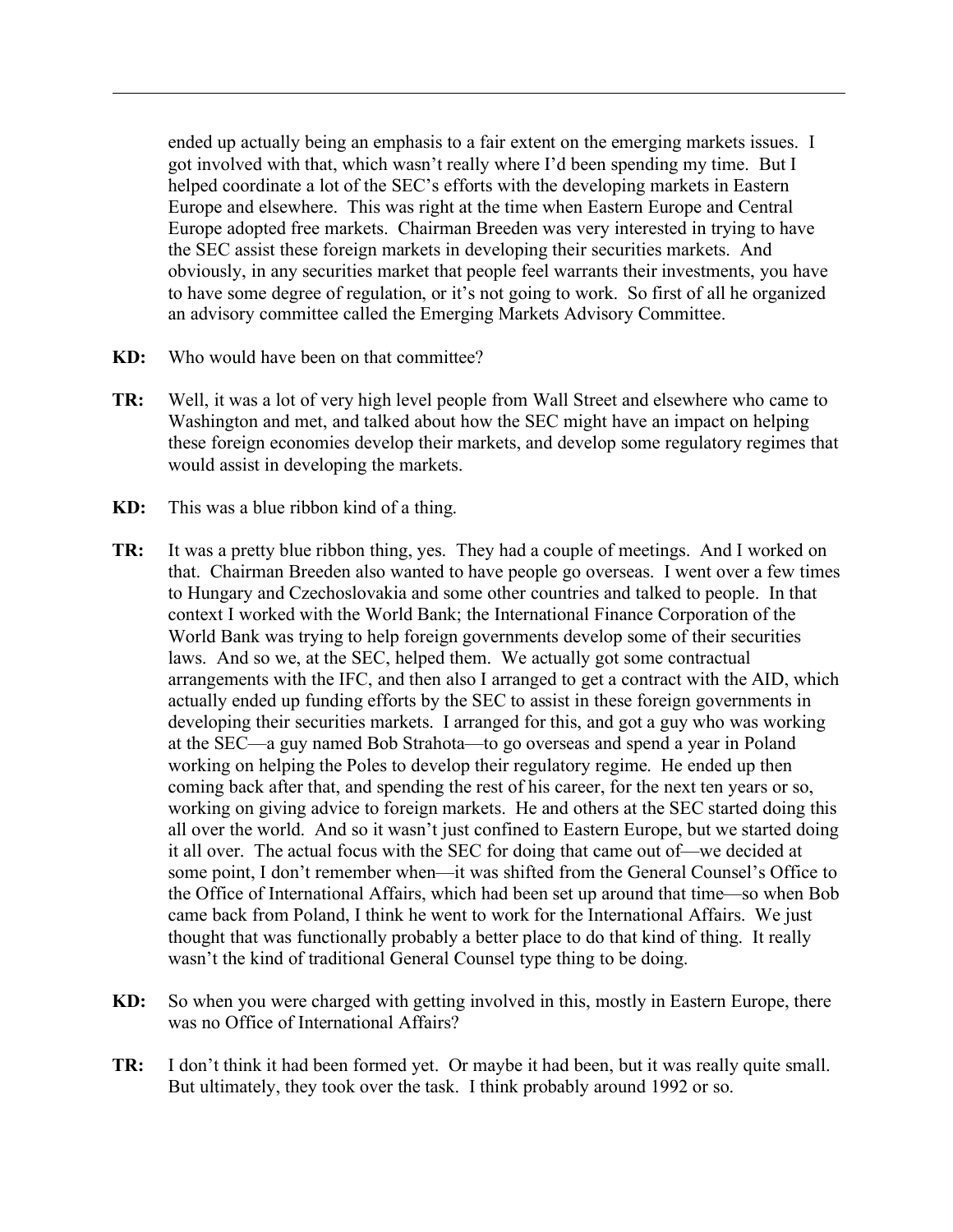- **KD:** I just want to dig a little more into that, because this has got to be really valuable for the folks who are working on these angles. Chairman Breeden wanted somebody from the SEC to go share expertise in Eastern Europe.
- **TR:** Right. Well he wanted the SEC, institutionally, to share expertise with Eastern Europe. And so, in order to do that, obviously there needed to be some lead within the SEC to take responsibility for coordinating that, and to try to make sure it's delivered appropriately.
- **KD:** So for a time, that was you in the General Counsel's office.
- **TR:** Yes, I did that.
- **KD:** I saw a reference to an international legal team being created in a newspaper article. So apparently, you had a name for your organization.
- **TR:** Yes. We had a group that did a lot on the international area.
- **KD:** Who were the people working with you?
- **TR:** There was a guy named Walter Stahr. Walter now works for an investment fund that works on emerging markets. It's comprised of former World Bank people. So he stuck with it. Bob Strahota was the other one. Those were the two main guys.
- **KD:** And then you went to AID for funding.
- **TR:** Yes, AID ended up giving some money to the SEC for this.
- **KD:** Why was that?
- **TR:** Well just because the SEC didn't have a budget for sending people overseas. The AID, at that time, got a fairly sizeable budget to assist in free market development; and they provided funding to the Department of Commerce to develop a program, which I think is still quite active. The SEC did it. They also gave money to some American Bar Association organization that got developed at the time. There was a lot of activity in those days, in the early '90s, in trying to give advice. Many people think maybe there was too much advice being given. But presumably, it had some positive impact. I certainly hope it did. These markets actually have done very well; some of the Polish ones have done extremely well.
- **KD:** Everybody recognized there's this huge opportunity to do something.
- **TR:** Right. To try to mold them. I think there are a couple things. One is to help them get their markets together, and at the same time having the SEC and the Americans involved in that process is certainly helpful to America and the U.S. markets. The U.S. develops ties between U.S. regulators and foreign regulators. So overall, I think it's a helpful kind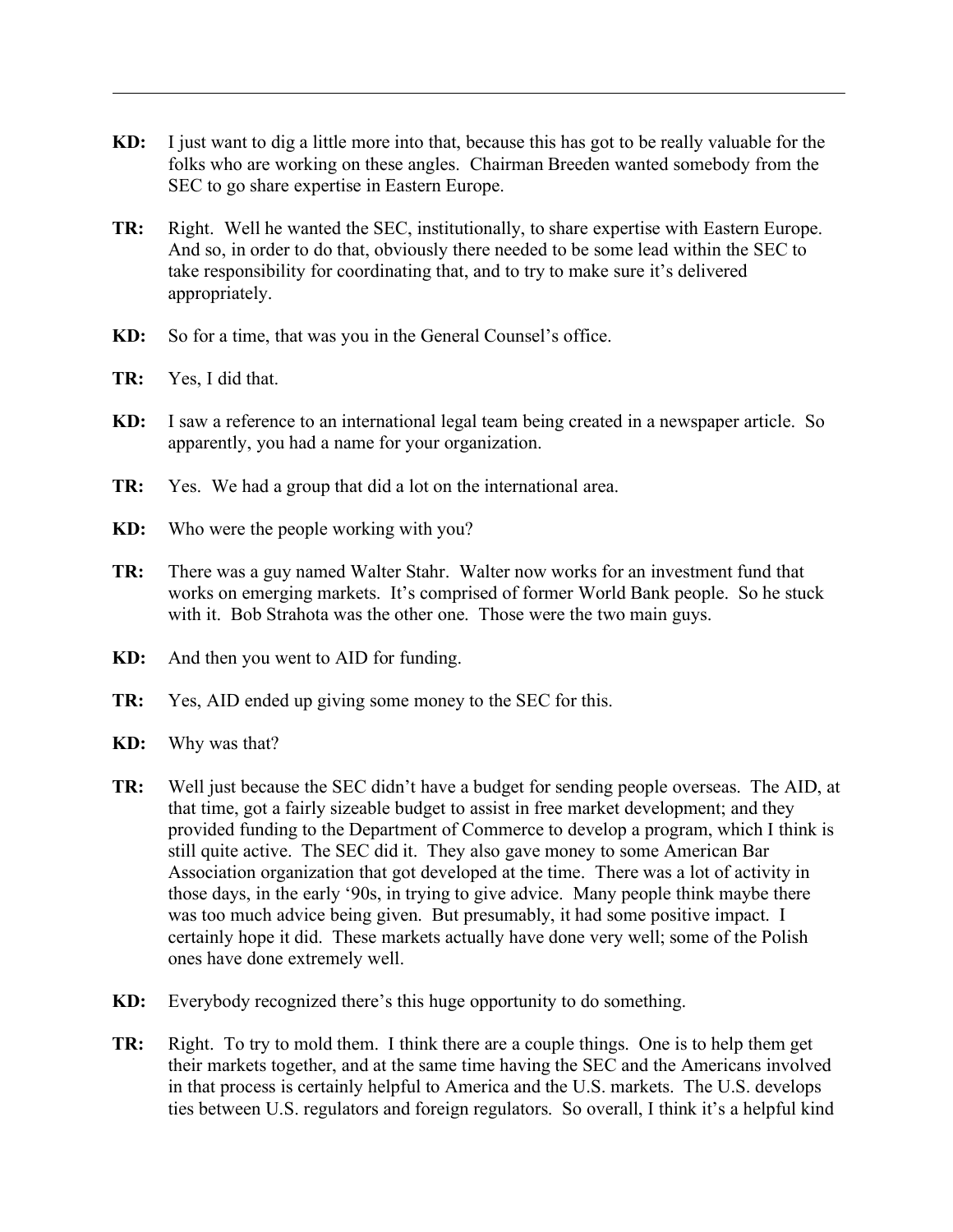of thing to be doing. Although I did not take the lead in it, Chairman Breeden organized this Institute for Securities Markets, where regulators come from all over the world, and have a two-week program. And that's still very active. But that was another kind of thing that he ended up wanting to do. He was very interested in that kind of thing.

- **KD:** The International Office ran that?
- **TR:** I think they ran it, yes.
- **KD:** Did AID come to you, or did you go to AID?
- **TR:** I think we went to AID. We'd been talking to them about certain programs that they had going. I think we had worked with them a little bit on a couple of things. But the actual process of obtaining a grant—I think it was something like a two or three million dollar grant for a two or three-year period—that was a new thing. That was our idea.
- **KD:** So, when you went over there on the first few visits, was this just a matter of organizing conferences with people in Eastern Europe, and talking generally about how we did things?
- **TR:** Yes, there were a lot of different things. There were some programs and conferences. There were panels and speeches. There were one-on-one meetings with people. There was drafting of securities laws and securities regulations, where we helped them work on those. We worked quite a bit with—there was a private lawyer who was with a big Wall Street firm—named Bill Williams—and he developed a model securities law that we ended up talking to people about. But I think the most significant thing was having somebody actually placed overseas for a year. Bob Strahota was there every day, essentially working alongside the regulators and trying to work through problems with them, and trying to help them design inspection programs, and help them design regulatory processes, and help them on institutional and structural issues. We got Jack Katz, who was the Secretary of the Commission, and knew probably better than anyone how the SEC is organized, how it's structured, who does what. So when these foreign regulators were trying to come up with these institutional frameworks for their operations, Jack went overseas and met with people several times. We organized that activity. At one point, there were some corporation finance issues on review of filings; and so I arranged to have a woman from our Corporation Finance division, Abbie Arms, go over to Hungary for a week or two and work with them on some issues relating to that. There were a bunch of different things. We had some people who worked on broker/dealer regulatory issues who would spend some time overseas, talking to people about how things are done, and going through regulatory issues.
- **KD:** It sounds like the Europeans were highly receptive to the SEC.
- **TR:** Yes.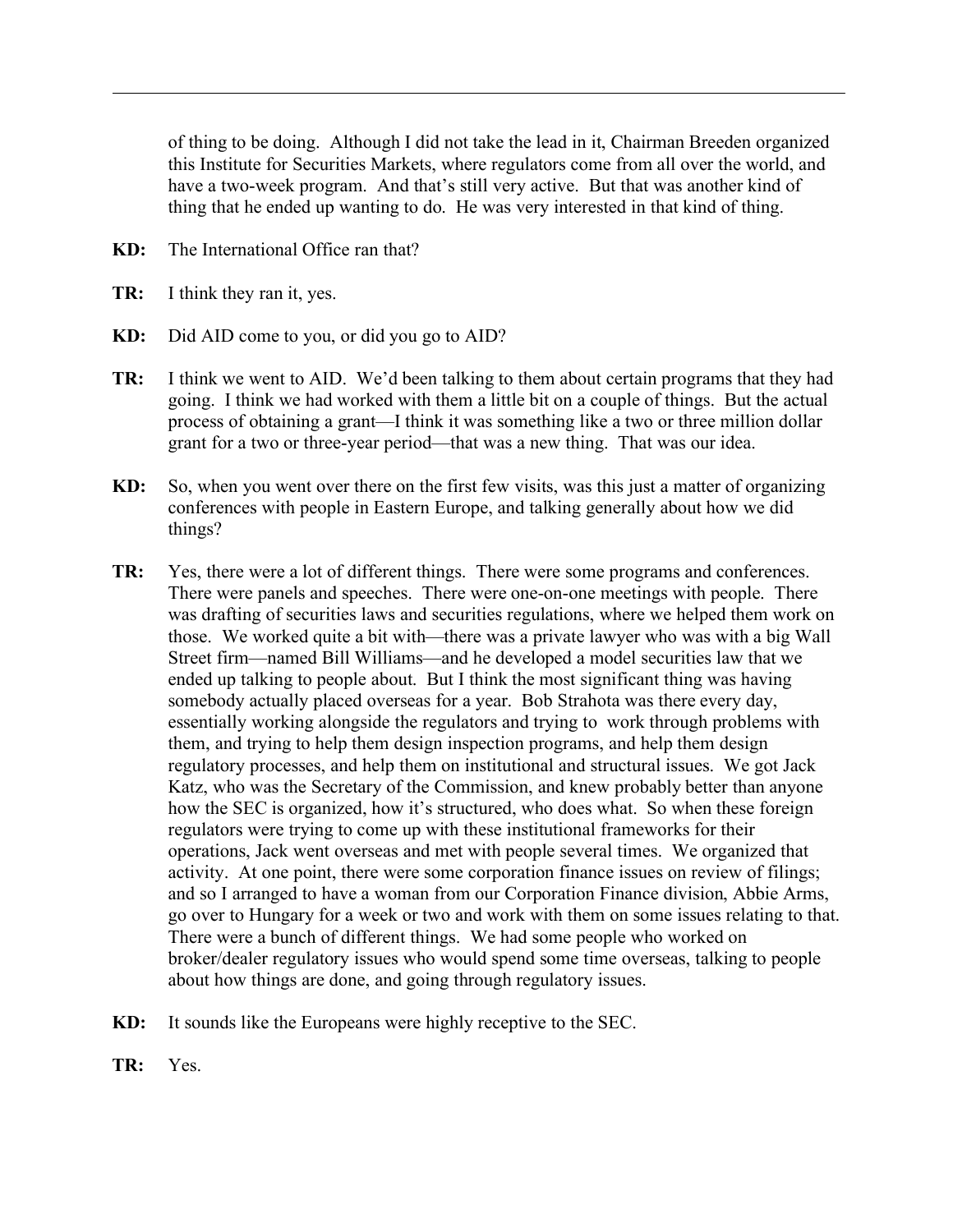- **KD:** Was there ever anybody said: Well, you know, we want to do it this way. Thanks, but no thanks.
- **TR:** I think there probably was. From what I recall Bob Strahota's experience was probably mixed in some ways, because I think there were times when he felt frustrated they weren't really following his advice. So, I'm sure that that happened—it happens a lot.
- **KD:** You would think that there would be some push back along the line.
- **TR:** Yes, I think there was.
- **KD:** You mentioned the SEC Institute, where instead of going out, people are coming—
- **TR:** I think they come in for two weeks in the spring.
- **KD:** Tell me a little bit about your involvement with that.
- **TR:** I did work on it for the first few years. I didn't have the lead role. I think it was really done by the Office of International Affairs. I was on some of the programs in the first couple of years, talking about legal issues relating to the SEC and its status within the U.S. government. I believe I spoke about certain administrative law issues, because that's an important area that foreign officials were interested in. That was an area that was useful to them. Some of the other divisions played a very active role. We would bring in a lot of prominent people to speak. I did arrange for a lot of that. We had a lot of prominent regulators from other agencies, people from some Wall Street firms, and New York Stock Exchange and NASD would come and speak about different things.
- **KD:** What about IOSCO? Would you get other people internationally?
- **TR:** Yes. Well, to actually appear on the programs? I don't remember whether they would actually appear. It was really the U.S. people talking to all these foreign regulators. There would be huge groups of them. I remember in the first year, we were just astonished at the return we got of people who wanted to come. They were from all over the world. I think it's become much more institutionalized and routinized since then. But the first year or two we got essentially the top securities regulators—the heads of regulatory bodies from forty or fifty countries. It was really kind of amazing.
- **KD:** All this was fallout from the collapse of the Wall?
- **TR:** Yes. To his credit, I think it was Chairman Breeden who was really very interested in doing this. He pushed for it and he liked the idea. He was very interested in international issues.
- **KD:** You mentioned administrative law. One of my questions is: it's easy to see this in an American context, because we've got a century or more of administrative law to build on. What happens when you get these countries that don't have that?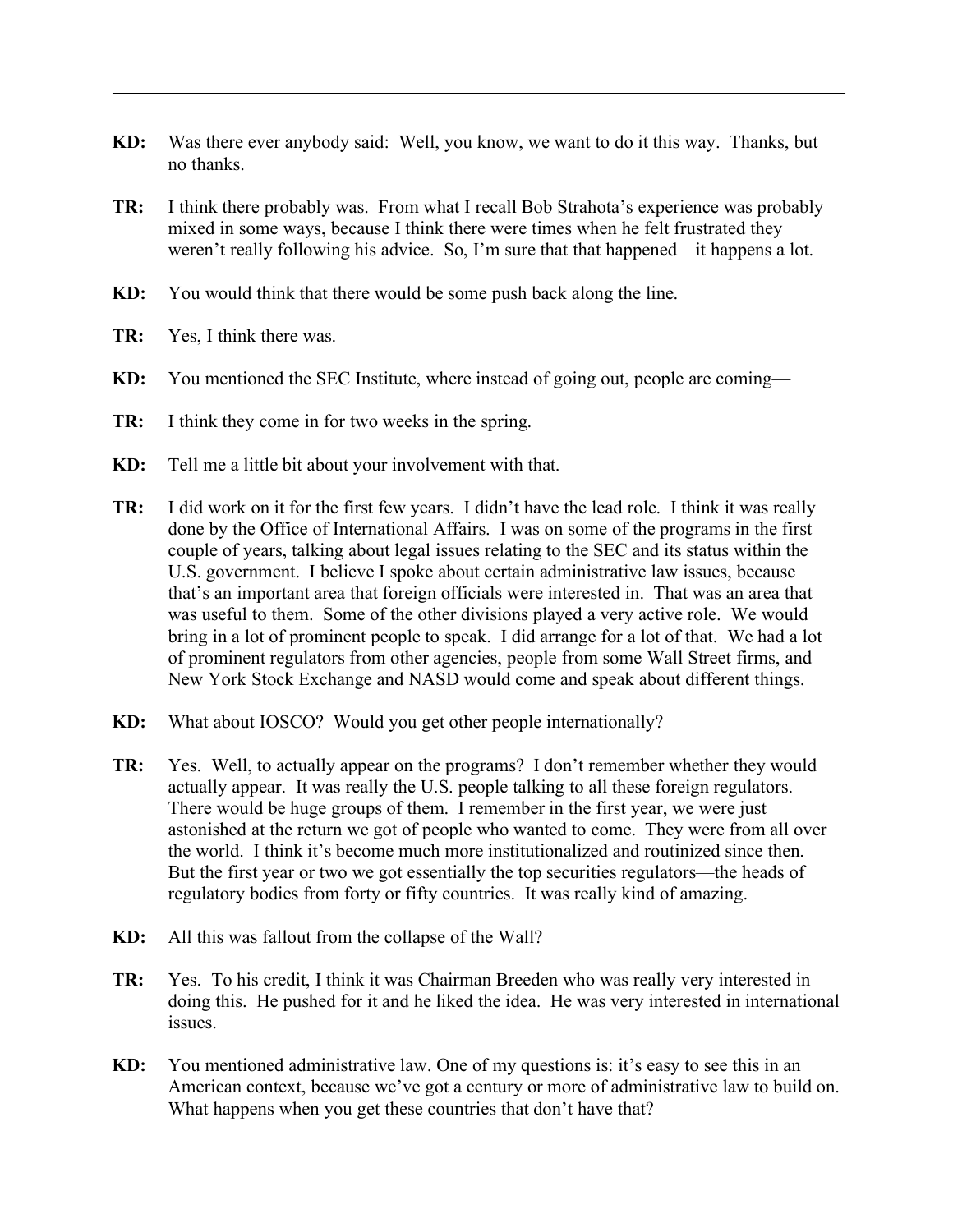- **TR:** I guess that's a significant issue, and the point here, of course, is that what we have in the U.S. can't just be picked up and shipped overseas. That reminds me of the very first time that some Russians came over to the U.S. I remember hearing about some Russian economic official who went to look at Pentagon City shopping mall in Virginia, and said, "Well, I'd just like to copy this entire mall, and just plant it in Moscow, because it's so perfect." You can't really do that exactly. I think the same thing is true for the securities world. But, you just try to explain how some things are done over the course of time. The thing that does make the U.S. kind of unique—and we talked about this, we always talked about this at these programs—is the relationship between the private bar and the SEC, that there is this gatekeeper role that lawyers have, that others have; that the private companies want to act, for the most part, in ways that show their good faith and their interest in trying to do the right thing. And there are a lot of different players in that process. So it's not just the SEC sitting there and trying to hit people with a hammer all the time. There is a cooperative spirit to some extent between the private bar, many people who have worked at the SEC and want to make sure that things continue to be done in the best way possible. Those kinds of things don't develop overnight in foreign countries. There's no question about that.
- **KD:** Was this a surprise to some of the foreigners? That that's really how it works?
- **TR:** I don't know if it's a surprise. I guess it depends on how much background you have. We got people in the early days who knew really nothing about the U.S., or how it's structured; so I'm sure that to the extent they really understood. Part of the problem here is that there are a lot of conceptual things. One thing that I always was struck by is, you've got language problems in talking to people—these are unusual concepts. It's not clear that you can even just describe them and have it sink in. If I were somebody coming in from some of these countries, I'm not sure I'd completely grasp it just because somebody's sitting on a panel explaining it to me.
- **KD:** Right. Which I guess is the point. Because even lots of people in the U.S. assume that the SEC just sits there and issues rules and everybody follows them, and that's how things get done. There's also administrative law: the idea that you can have this whole other legal system. So it would seem like those were some pretty big challenges.
- **TR:** I think they are very big challenges. I can't say I'm aware of how easily they've been adopted or utilized. The U.S., in general, we have a lot of different programs in the last eighteen or twenty years on foreign legal institutional development. The American Bar Association started developing this program where they send people overseas for about a year or so, and help them work on legal issues. There are all these different missions that go overseas. So there's a lot of that interplay. And all you can assume is that some of it rubs off. I think this is one of the elements of all of this: first of all, when you look at the amount the U.S. is spending, it's not very much money in the grand scheme of things. The amount of time, it's really not in the grand scheme of things, all that much time. So, if you're feeling that you're not really transforming these markets, I think you have to realize: Well, look the only objective here really can be that some of it rubs off. That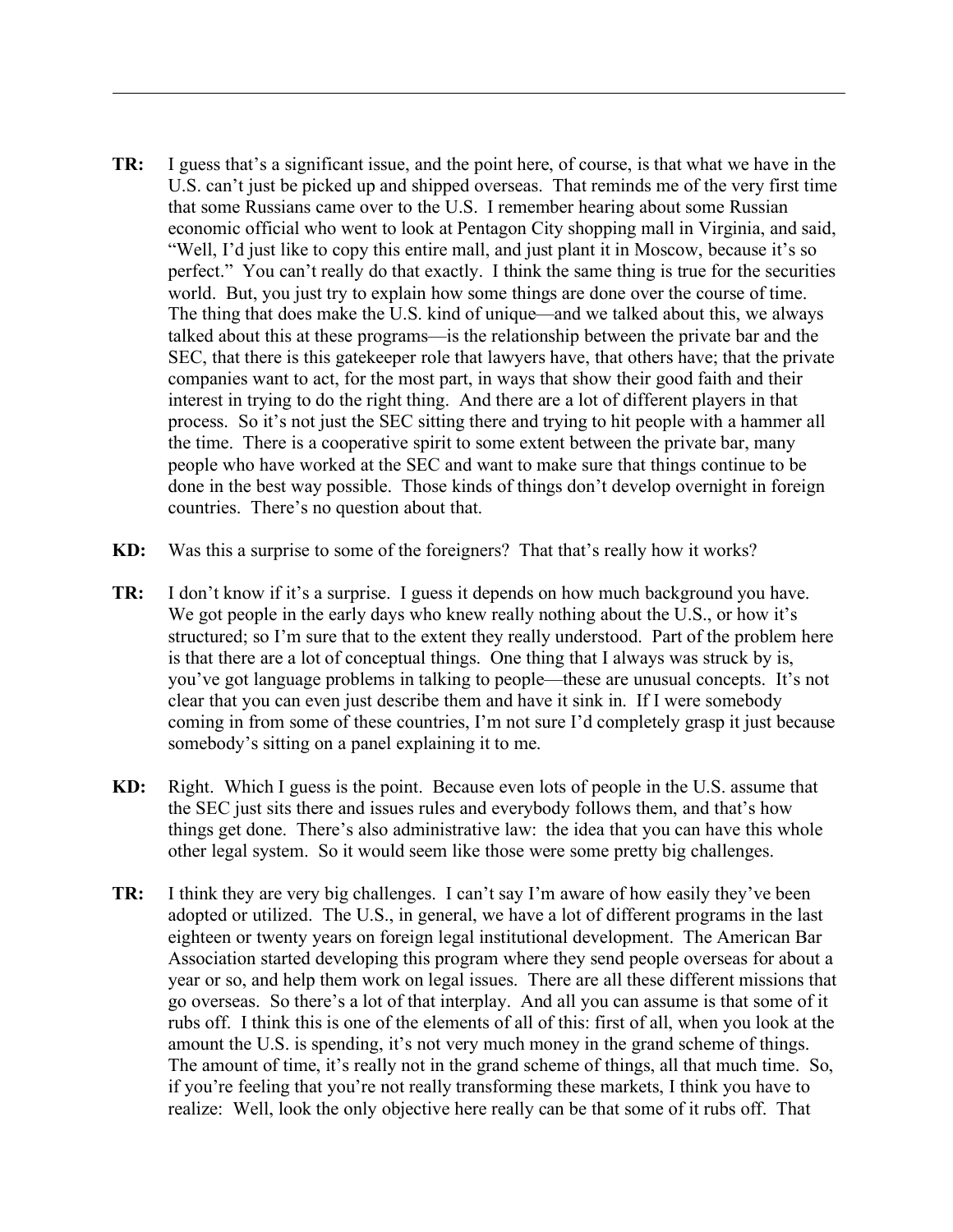maybe it's five percent, maybe it's ten percent, maybe it's fifteen. Who knows? But some of it has some impact. Some of it has some utility. And more than that: there's the development of some ties and some friendships, and a showing of good will. And so for all those reasons, I think it's always been a useful thing to do, even though people could certainly say: The foreign regulators aren't like the SEC—they don't have administrative law issues. I mean I think that's too much to expect. I don't think anybody really realistically can expect this. I think you have to lower your expectations a little bit.

- **KD:** Well some concrete stuff: IOSCO. How much did you interface with them?
- **TR:** That was more International Affairs that did a lot of the work with IOSCO. I did spend time. I worked with our International Affairs people quite a bit on different legal issues. But I can't say that I did an active thing with IOSCO. But one thing that was quite significant in this area though that is probably worth talking about is that we felt that in part of the enforcement program—the issue has always been getting foreign governments to assist the U.S. in getting documents, or other information, when that information is located within their jurisdiction. And this is Michael Mann's idea, but then I carried through on—we thought that the U.S. securities laws needed to be amended so that the SEC could essentially assist a foreign government in enforcement of its laws. Because if the SEC could do that, then you would assume that that foreign government would be willing to reciprocate. And under the U.S. securities laws, up until we got the law changed, the SEC could only investigate violations of its laws. You couldn't subpoena documents from somebody unless there's a showing of a possible violation of U.S. securities laws. We actually got Congress to change the law in—I guess it was 1989; we got an amendment to Section 21A of the Securities Act to allow the SEC to investigate a violation of a foreign law if the foreign government made the request to the SEC. And so that was actually very significant development. I drafted that provision, and we met with people on the Hill, and they all seemed to say: Fine. So we got that passed; actually it wasn't too hard.
- **KD:** Which is unusual, I guess.
- **TR:** It was called the International Securities Enforcement Cooperation Act of 1989, I believe.
- **KD:** So you had this vision for that act, that it would begin a process that would create more cooperation.
- **TR:** Right. The theory was that unless the SEC had the statutory ability to do these kinds of investigations when a foreign government asked for it—unless that took place, you couldn't realistically ask the foreign government to do an investigation when the SEC asked for it. So, we would say: Well, we have the authority. You ought to have the same authority. If we're willing to do this for you, then you ought to do the same thing for us. That allowed a lot more foreign investigations to take place in assistance of the SEC's efforts.
- **KD:** Did it add greatly to the SEC's workload?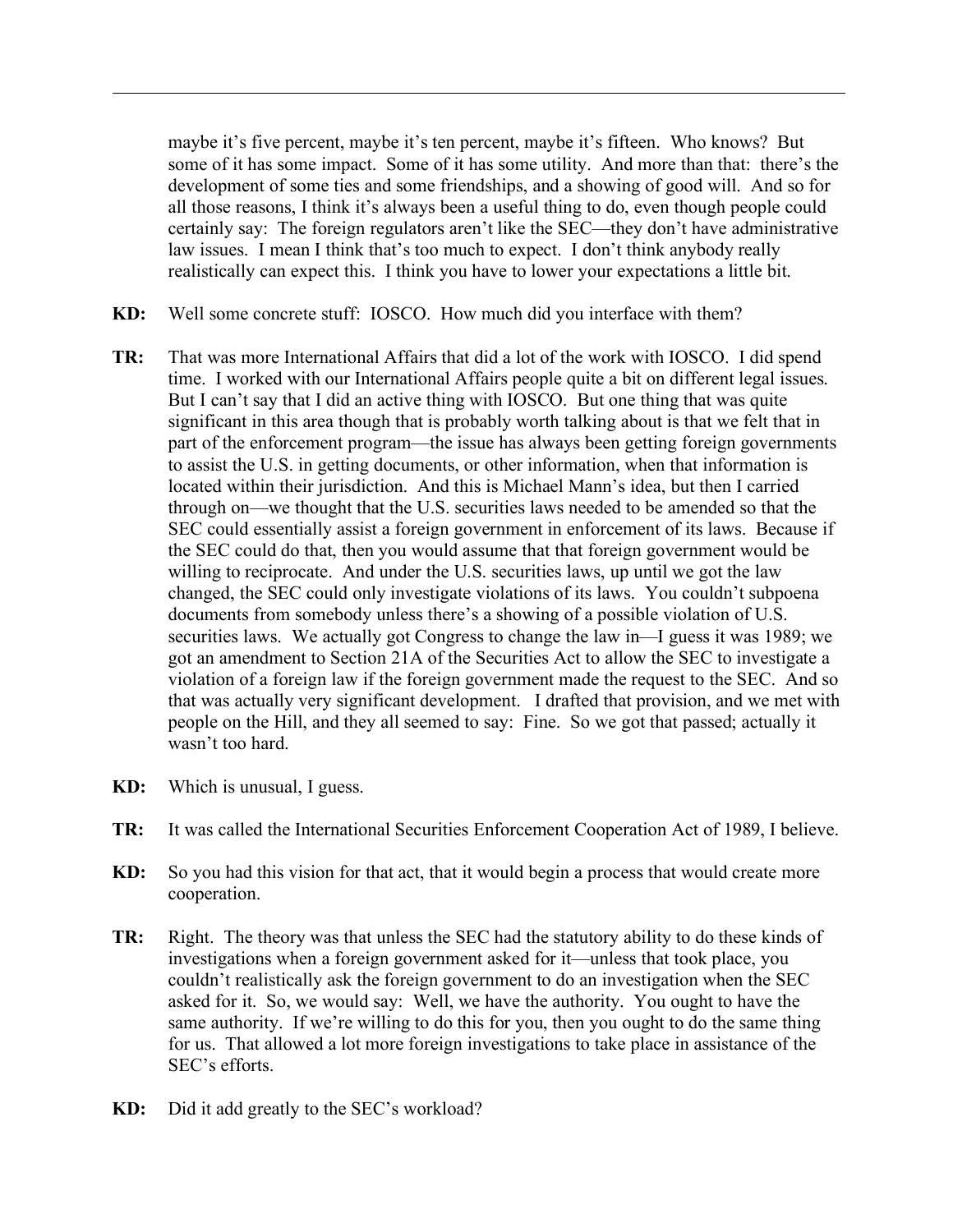- **TR:** I don't think so. At least it doesn't come up all that often. I really don't know how often it's been utilized—but it has been utilized.
- **KD:** But as a matter of principle, it was pretty important.
- **TR:** I think that's right.
- **KD:** Did you stay on this international legal group all the way through then?
- **TR:** I did. I worked on that. That group filed some legal briefs on the jurisdictional issues I've described. But then I got pulled in on a bunch of different things my last year or two that were actually a lot of fun, on litigation reform, which is completely different. I ended up working on—I think it was because I worked on the Supreme Court case involving the statue of limitations of the *Lampf* case. It was a very important case on the statute of limitations for Rule 10b-5. *Lampf* was the first time there was a Supreme Court case dealing with statute of limitations. And some private plaintiffs were concerned about a more limited statute of limitations that hadn't existed previously. So there was actually some effort to extend the statute of limitations for private plaintiffs. Well, that gave rise to a fair amount of talk generally about: Well, if we're going to talk about reform of private litigation, let's talk about it in a bigger picture. And there was a lot of talk, starting in the early '90s—actually originated within the accounting firms, but it spread to the high-tech sector and elsewhere—about how everybody was getting killed by private litigation. And the last year or so this became a fairly hot issue at the SEC. I did quite a lot of work on the position papers that Chairman Breeden took, and that Jim Doty took, and the position the SEC took on litigation reform; which ultimately led to—it took a little while—but in 1995, Congress passed the Private Litigation Securities Reform Act, the PSLRA. But the very early stages of that actually were actually starting around 1992 at the SEC. I ended up spending quite a bit of time on that, right then. So it was kind of a different thing.
- **KD:** Yes, somebody wanted it to be a five-year statute of limitations, and the Court maybe said two—and it was a two-tiered thing where you had the—
- **TR:** You're very knowledgeable about this. It is two-tiered. The SEC actually took an unusual position in the brief that ended up not getting adopted, which was that there was a statute of limitations that was adopted for one of the insider trading laws. And we said: Well, if Congress adopted that, for that purpose, that should be the rule. The general twotier thing is that the shorter year is from the discovery, and the longer is from the actual event itself. So, at some point there's finality. You can't just go on forever. But what they adopted in Lampf was one and three, which was the statute of limitations in the '33 Act. And they adopted that for Rule 10b-5 in the '34 Act, because they said it was the closest analog, and that showed Congress's intent to the greatest extent possible. That was a very significant cutting back of the limitations period. This gets a little bit complicated, but up until then, courts had, for the most part, said: Well there is no limitations period on the 10b-5, so we'll look to state law. So they borrowed from state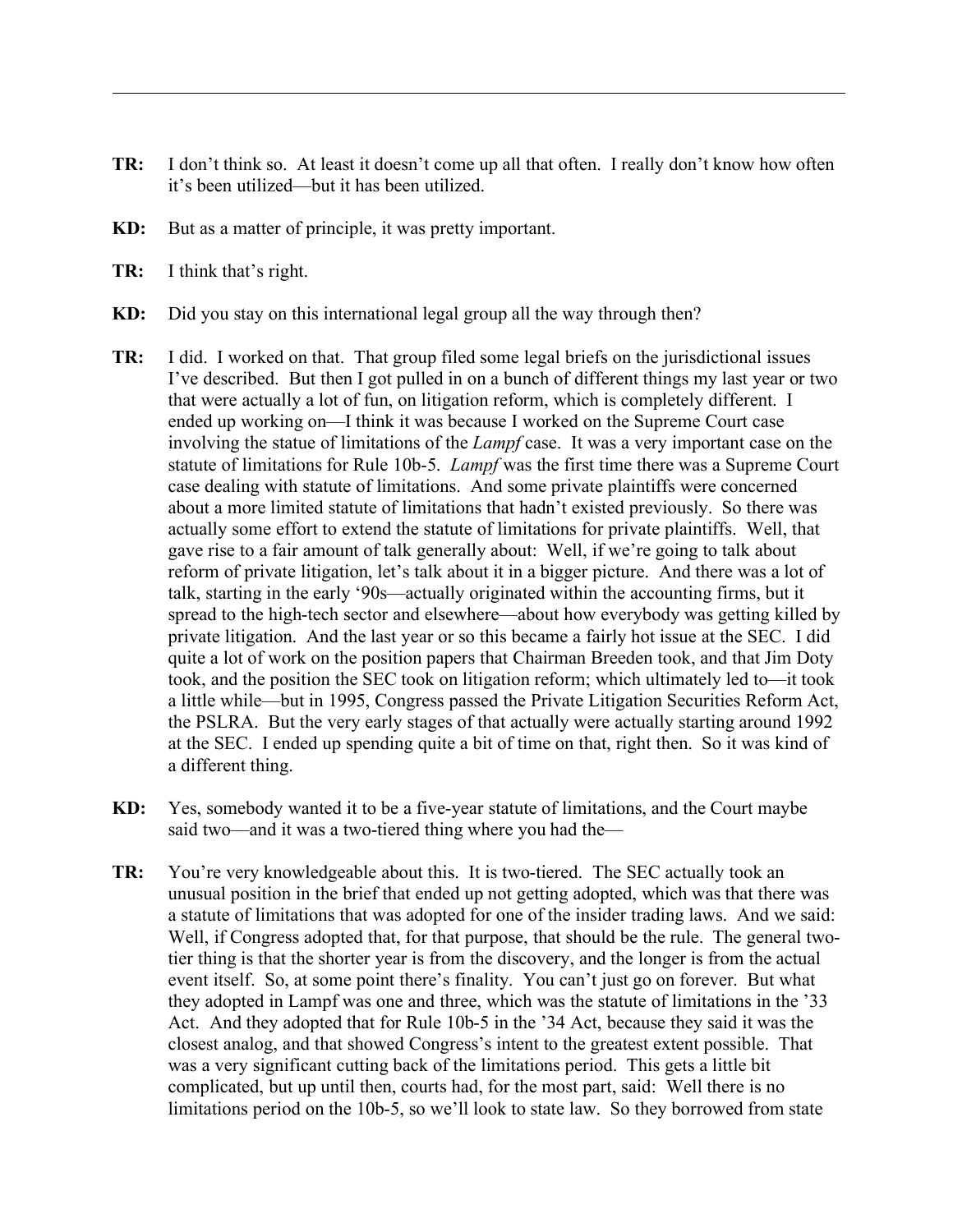law and state law, generally, was much longer. New York was as long as six years. So adopting this one and three period was very significant.

As a result of that, there was all of this furor and there were bills introduced in Congress actually to lengthen it. The SEC did not want to start saying: Well, we should lengthen it—unless there was a bigger assessment of private litigation generally. Now this is actually an interesting thing, because the SEC was, probably for the first time, wondering whether it's always in the best interest of everybody to have essentially plaintiffs being able to have extensive rights. There was some question as to the degree to which there needs to be some tradeoff here; that there are some downsides to private litigation, as well as upsides. I think part of it was that there was a Republican President and there was a Republican Commission and I think they felt that business was really getting sued perhaps more than it should be. So the very early discussion of litigation reform started starting right after Lampf. Lampf was in 1991. Throughout 1992 there was a fair amount of discussion of this, and I spent a fair amount of time working on that.

- **KD:** Now did the SEC get involved just because this is its area? Were you doing amicus stuff?
- **TR:** No, it was mainly that the SEC was being asked. When there are bills and legislation involving securities laws, Congress wants the SEC to be involved. And there were hearings; there was testimony.
- **KD:** Were you in some of those hearings?
- **TR:** I helped on the testimony, yes. I didn't actually testify, but I helped the people who had to testify. Chairman Breeden did.
- **KD:** Where did the SEC come down on that?
- **TR:** Well ultimately—this is now not until '94, '95—at that time, there was a new chairman, Chairman Levitt. He had more ambivalence about a lot of this stuff and to some extent didn't want to take a real active role, was my impression, although I wasn't part of it. I actually had the position here at Ernst & Young at that time, and I was seeing it from a different vantage point.
- **KD:** Funny how that works.
- **TR:** It was.
- **KD:** How did you get in that position? When did you decide—
- **TR:** To work at Ernst & Young?
- **KD:** Yes.